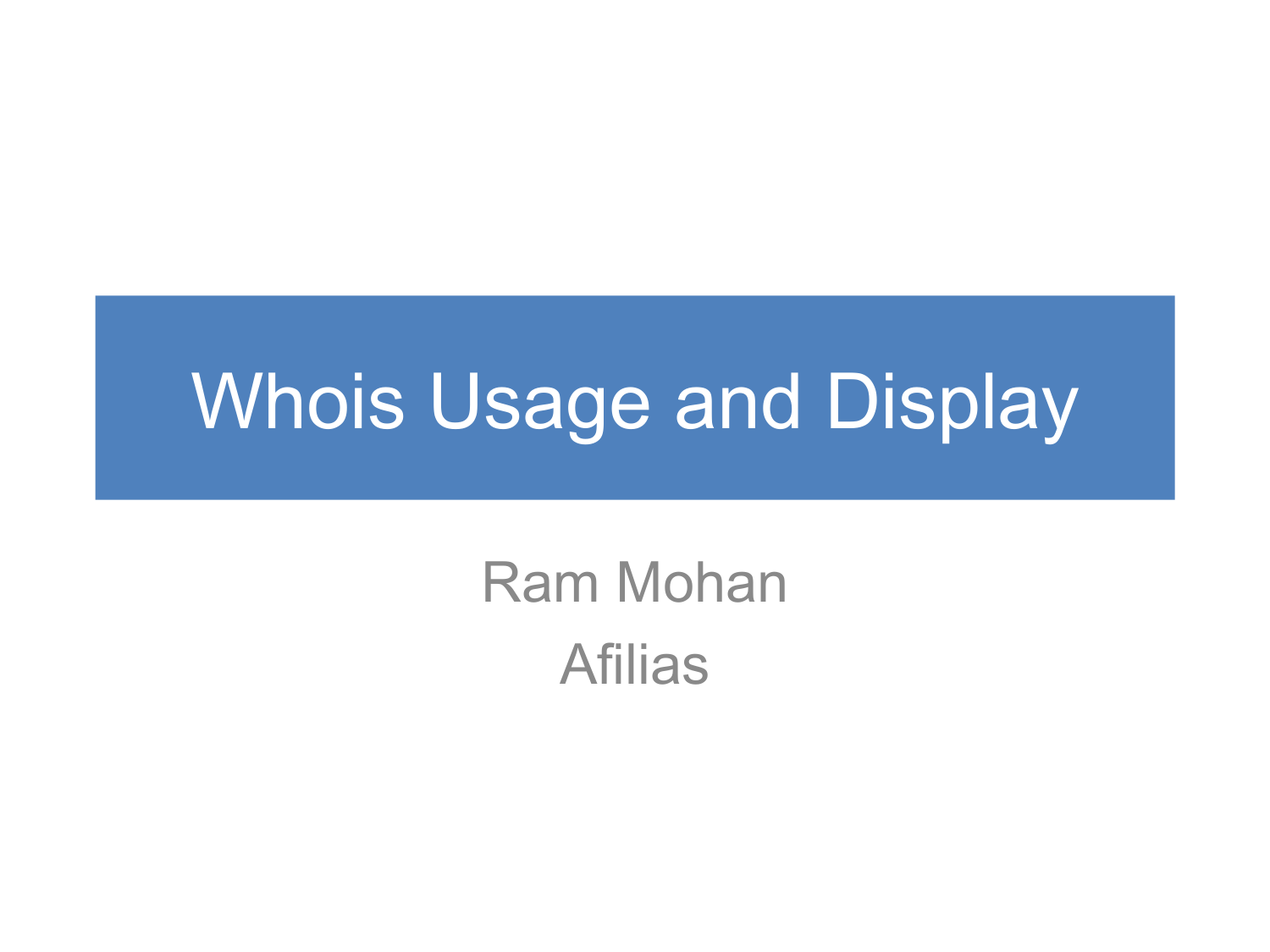# Setting Context

- Many Internet applications support characters from local languages or scripts
- Domain names are poised to fully support IDNs
- Local language support affects
	- How users compose domain names
	- How registrars collect and display *contact information*
	- User experience with Whois services and applications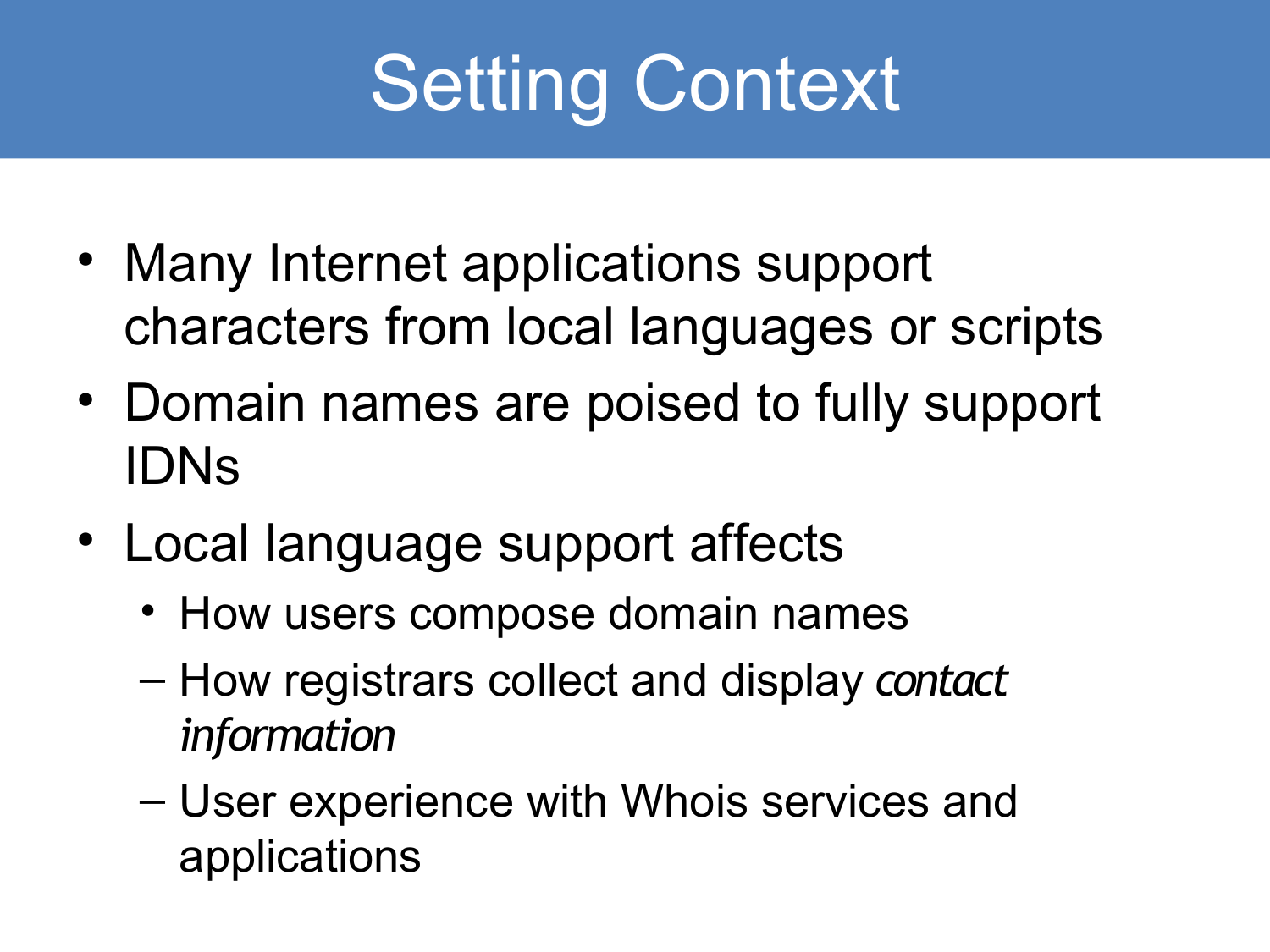

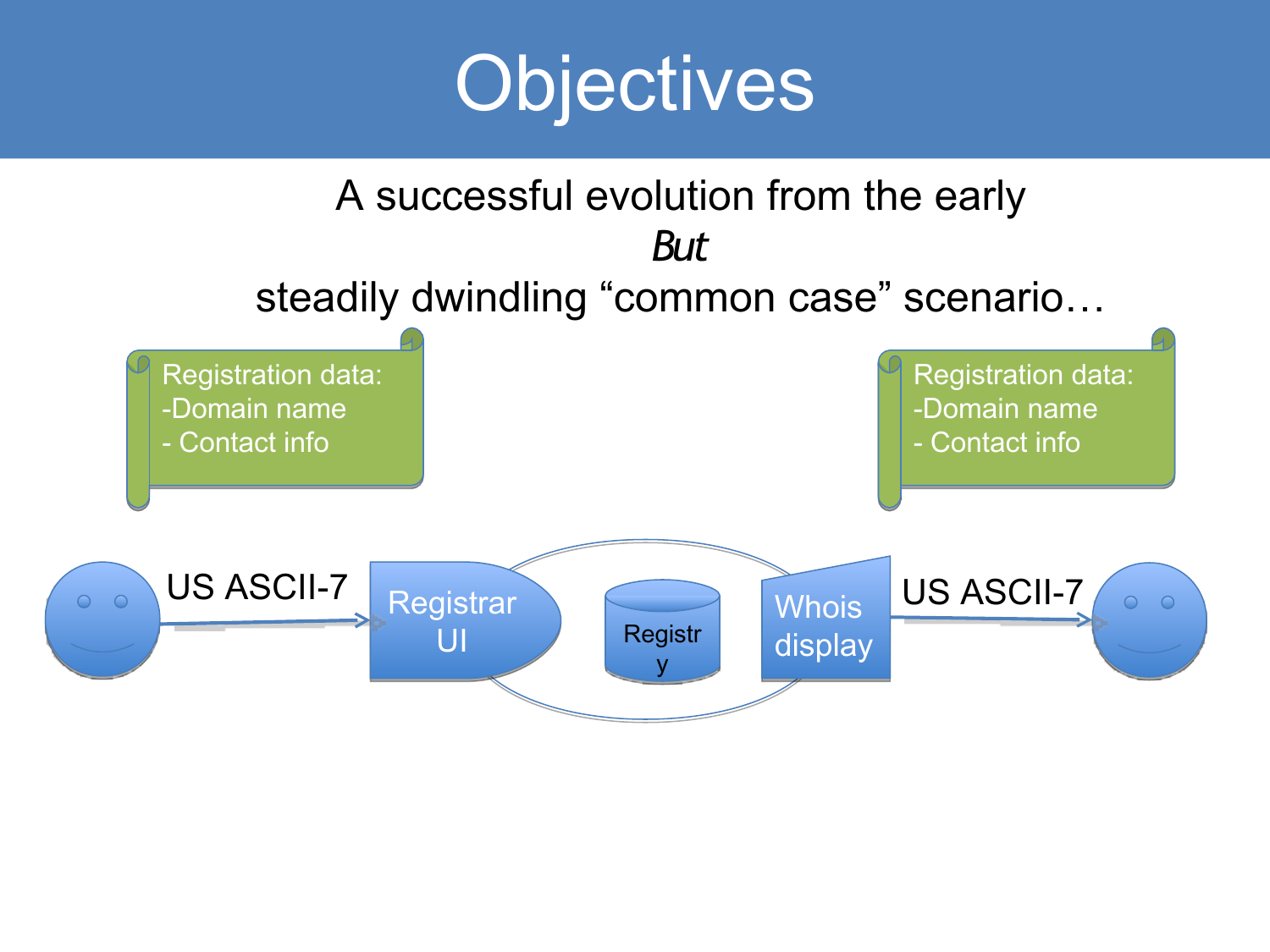

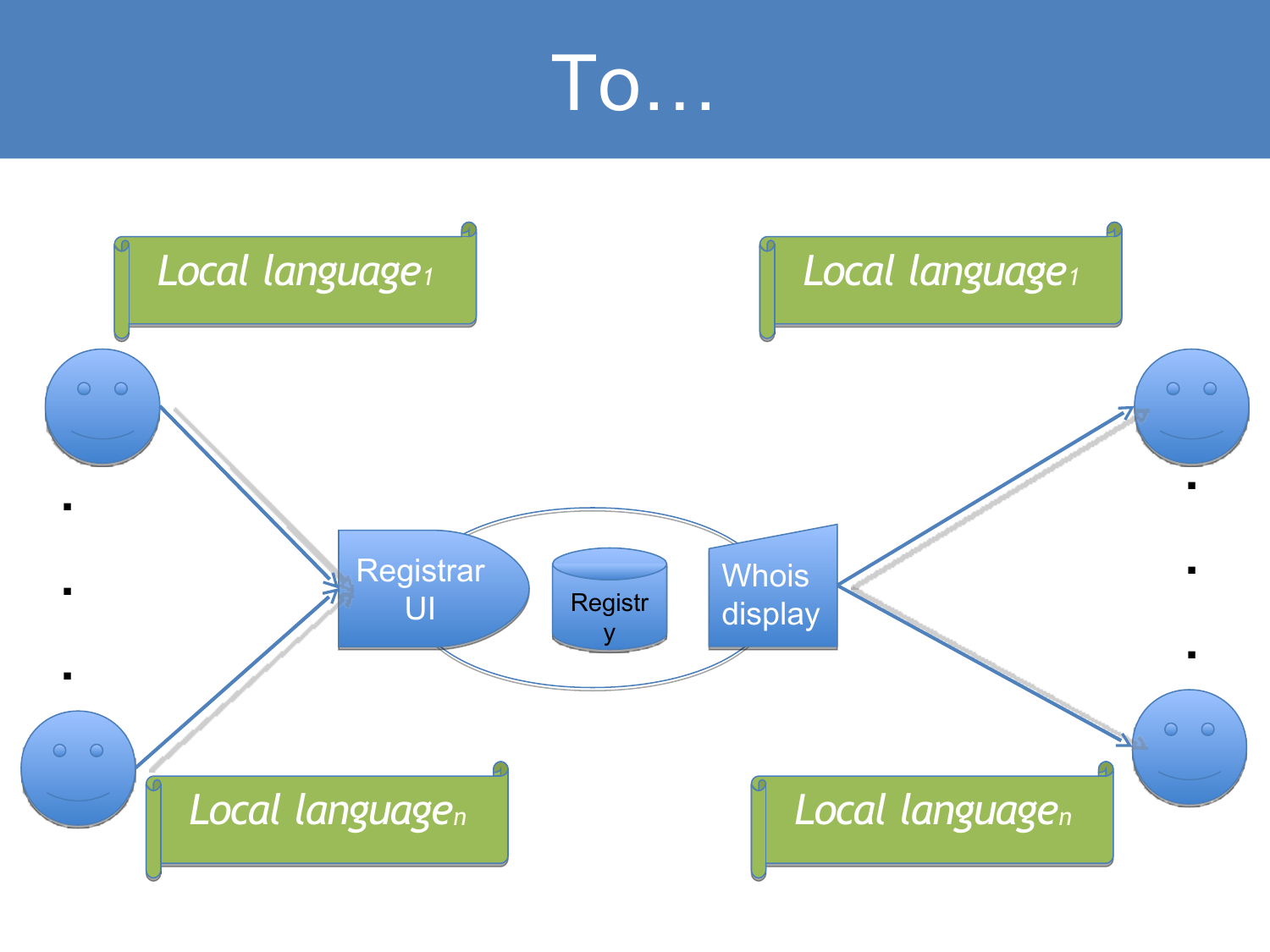## Without...

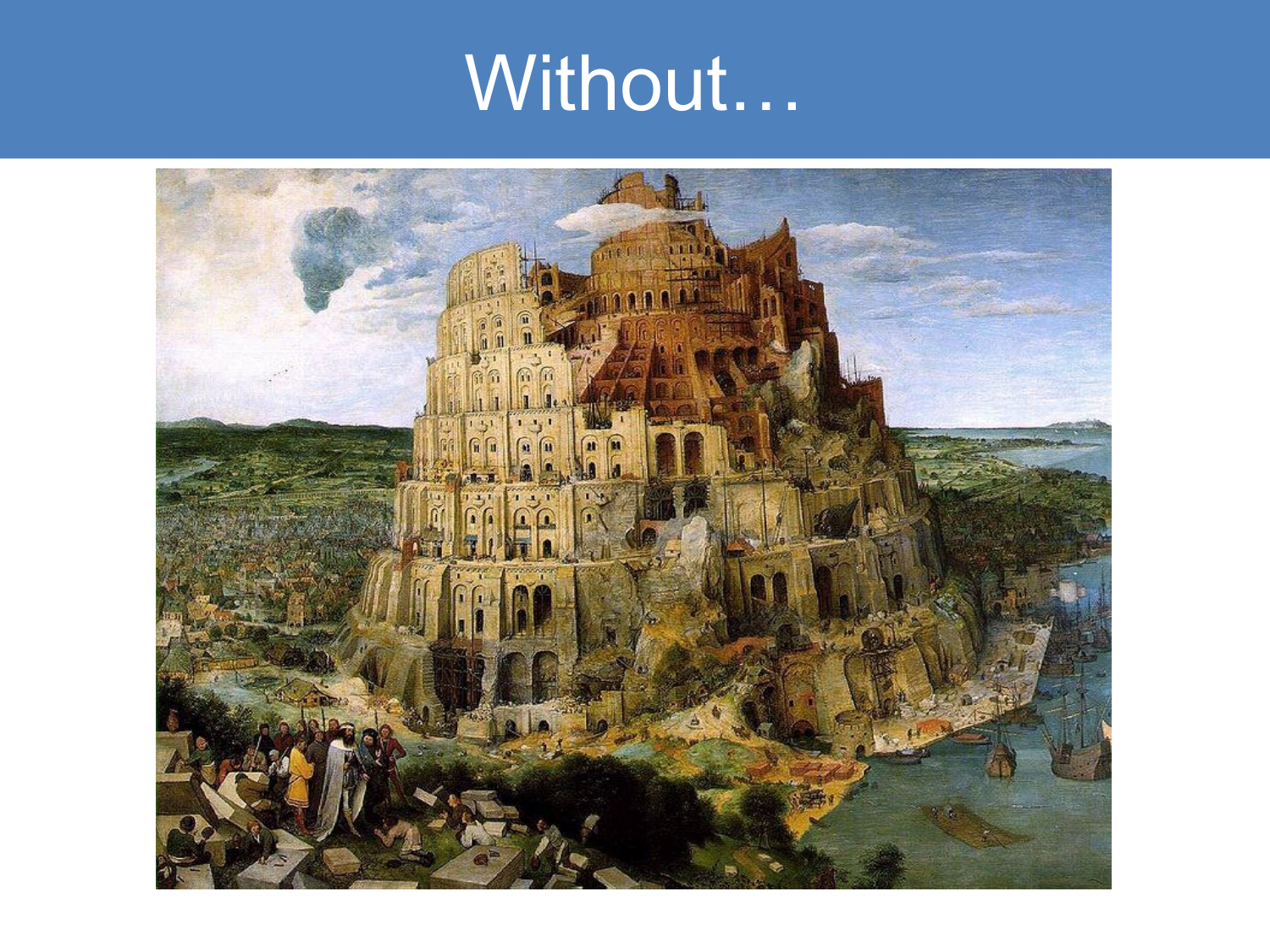### IDN Standards and Whois

### • From RFC 4690, *IDN Next Steps*

#### 5.4. Databases of Registered Names

In addition to their presence in the DNS, IDNs introduces issues in other contexts in which domain names are used. In particular, the design and content of databases that bind registered names to information about the registrant (commonly described as "whois" databases) will require review and updating. For example, the whois protocol itself [RFC3912] has no standard capability for handling non-ASCII text: one cannot search consistently for, or report, either a DNS name or contact information that is not in ASCII characters. This may provide some additional impetus for a switch to IRIS [RFC3981] [RFC3982] but also raises a number of other questions about what information, and in what languages and scripts, should be included or permitted in such databases.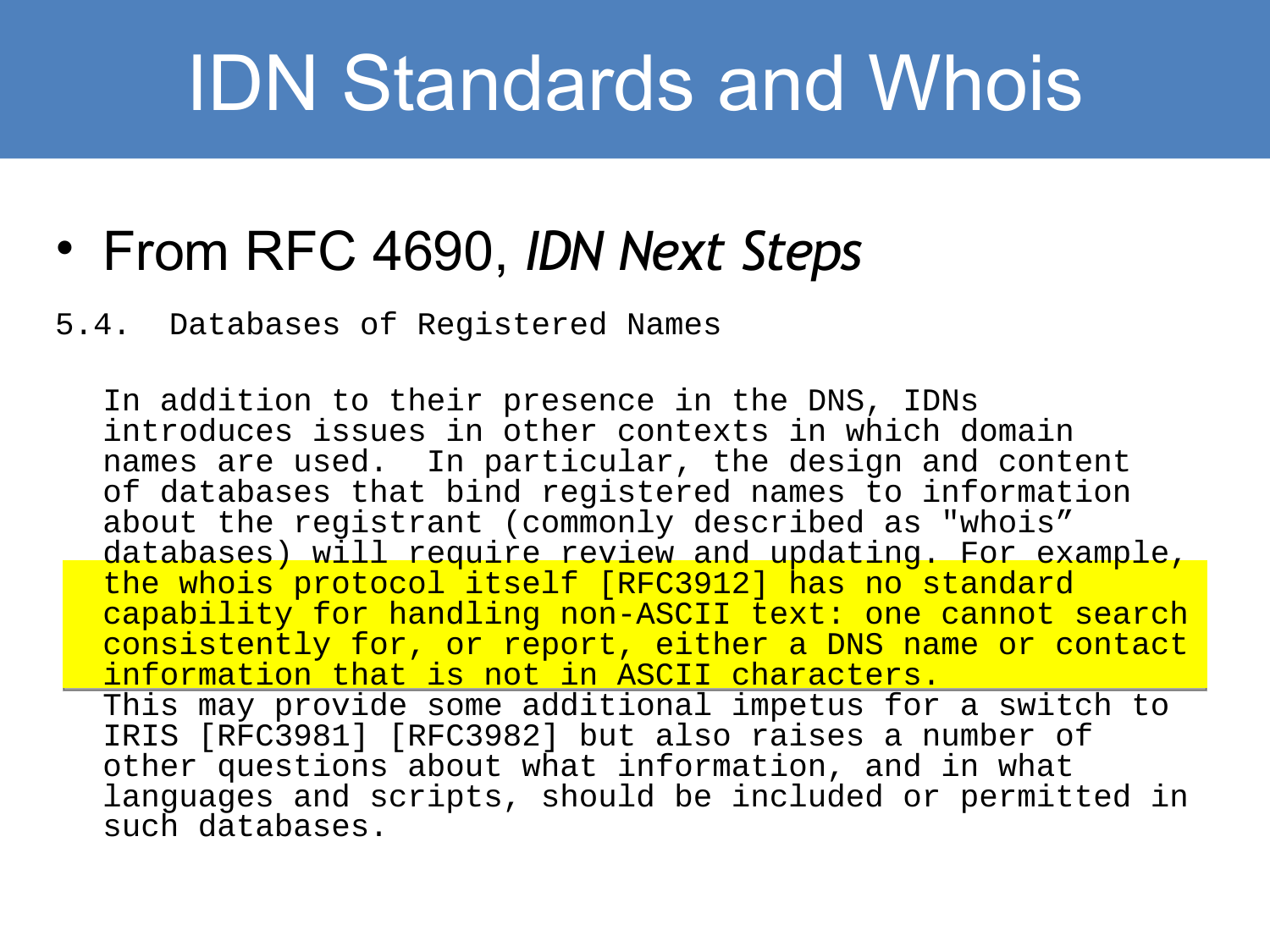### Questions to consider

- Submission and display of contact information is a local matter for registries and registrars
	- Is this desirable and sufficient?
	- Can current practices used by registries and registrars be exploited to a greater extent when contact information is not available in US-ASCII?
- What can we learn from experience to date?
	- Have users adapted?
	- How are law enforcement, interveners, and other parties who use Whois affected today?
	- Is Whois accuracy affected? How?
- Are there any general principles that registry operators and registrars could adopt to minimize the "Babel effect" on Whois services?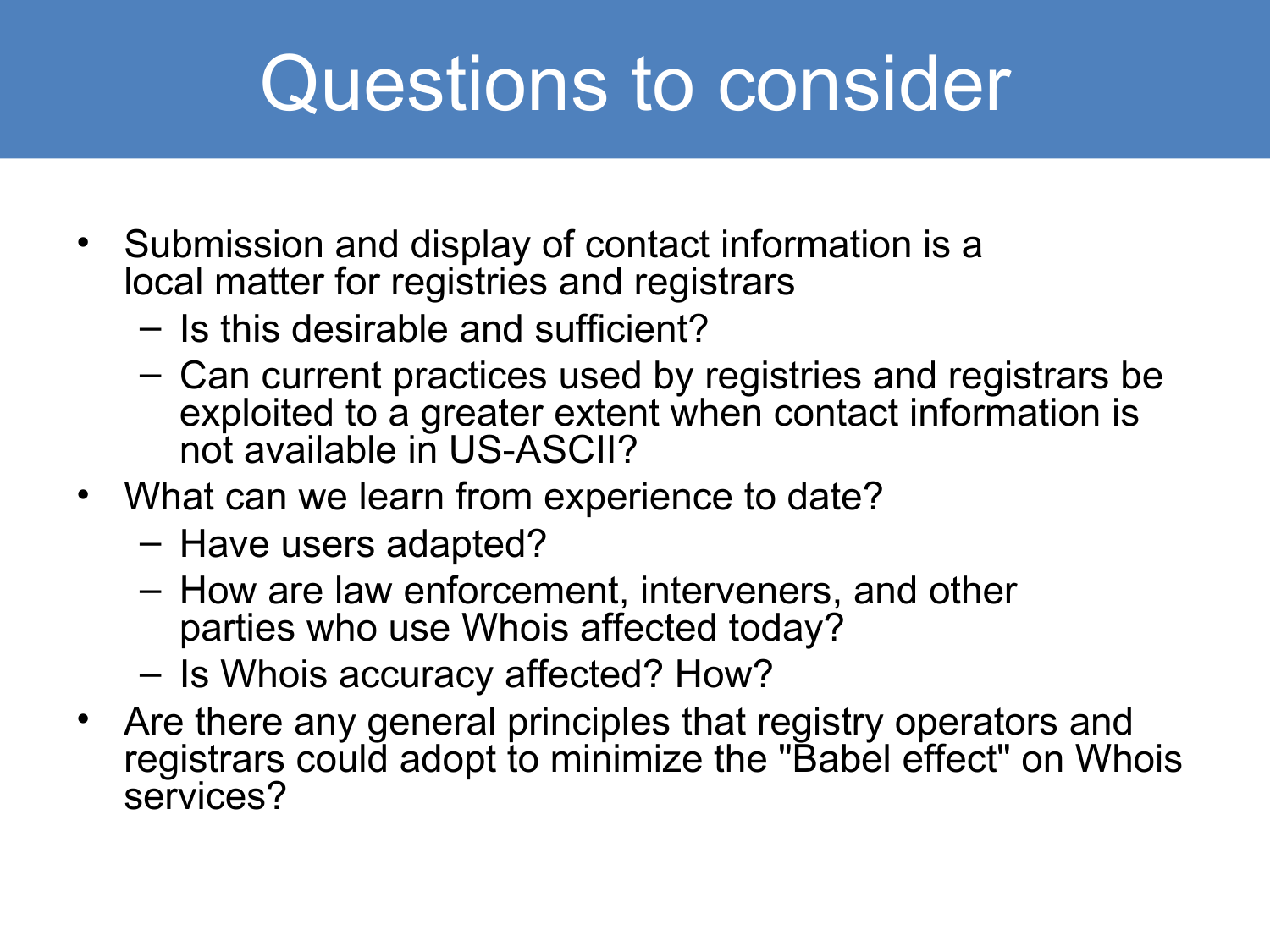## More Questions to Consider

- Can we deliver a better Whois service?
	- What features will Internet users find most beneficial in Whois services as the Internet user experience becomes more diverse with respect to languages and scripts?
	- What is an acceptable and appropriate user experience when encountering Whois records with non US-ASCII characters in them?
- Should the Whois service be replaced by other protocols?
- In a future Whois that returns some or all non US-ASCII characters in its output, will the utility of Whois search be reduced?
	- What steps, if any, need to be taken to alleviate such a reduction in functionality?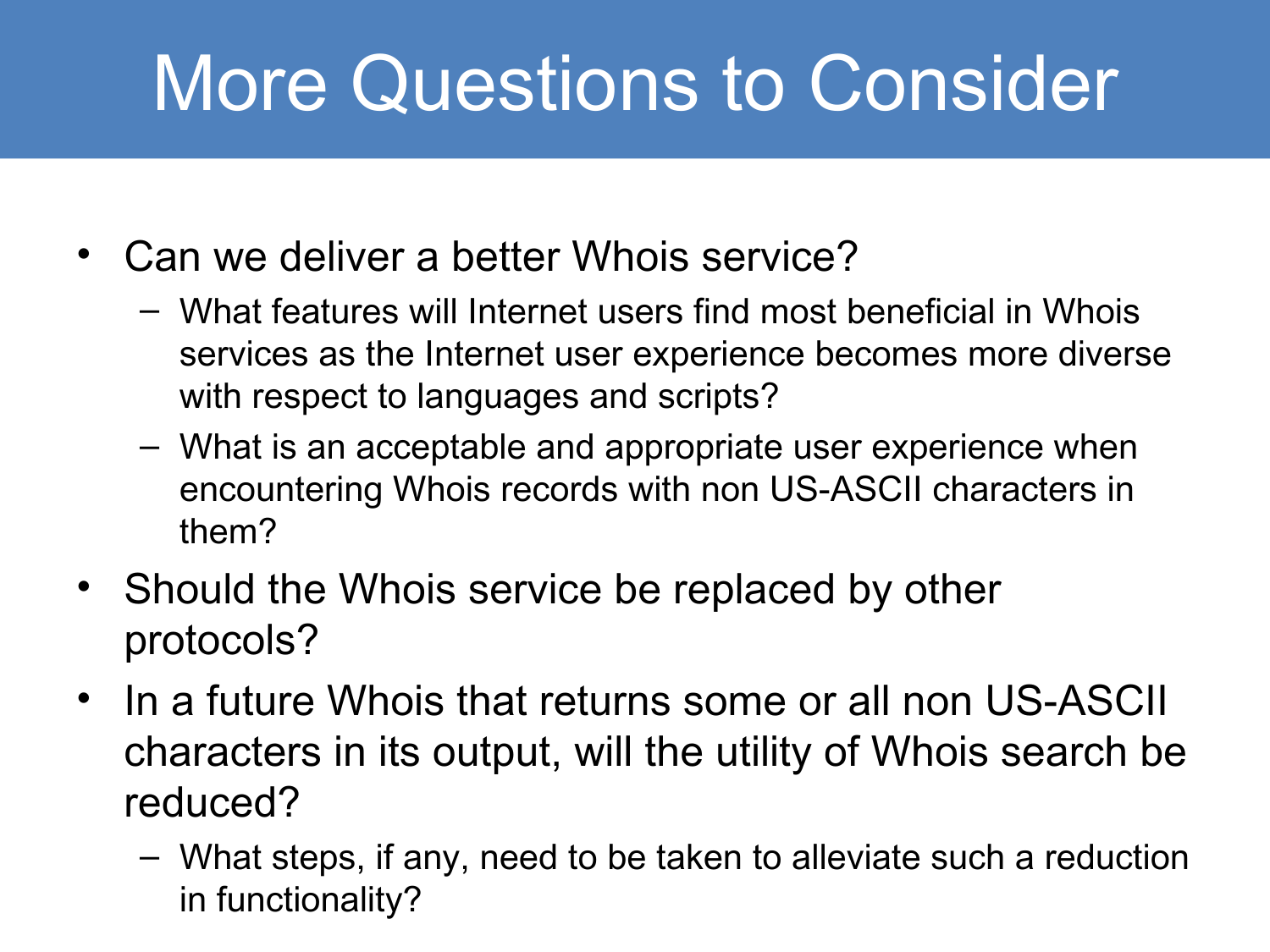### Recommendation 1

- Use the June 2009 Sydney meeting to host a workshop to discuss changes to domain name records usage and display
	- Asia Pacific venue offers an opportunity to engage participants from several countries that are most affected and benefit most from local language support
- Workshop agenda
	- Consider existing deployment experience
	- Examine current and proposed methods of supporting characters from local languages
	- Examine business, security, technical and user considerations related to the issue